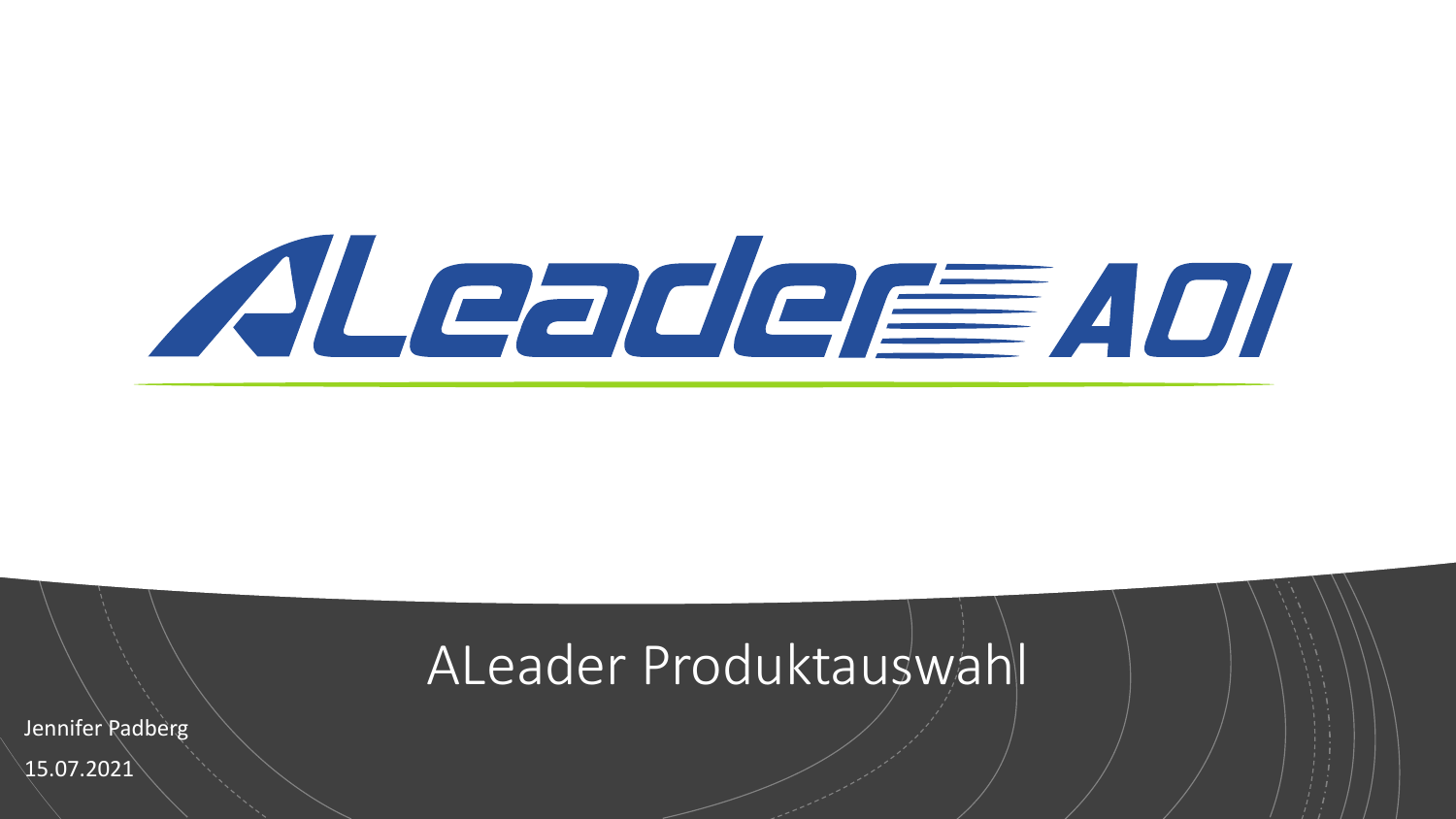# ALeader ADI

ALeader Europe Ltd. is an Israeli-Chinese joint venture with ALeader Vision Technology Ltd.

Headquartered in Israel, the company develops, markets and sells superior quality automatic optical inspection machines (AOI) and solder paste inspection systems (SPI) to clients in Asia, North & South America and Europe, and provides them with after-sales support. The company also operates an advanced training and demo center in Israel, where it trains application engineers and sales personnel from around the world.

ALeader using a state-of-art, in-house developed technology in all its products, taking the optical inspection to the new heights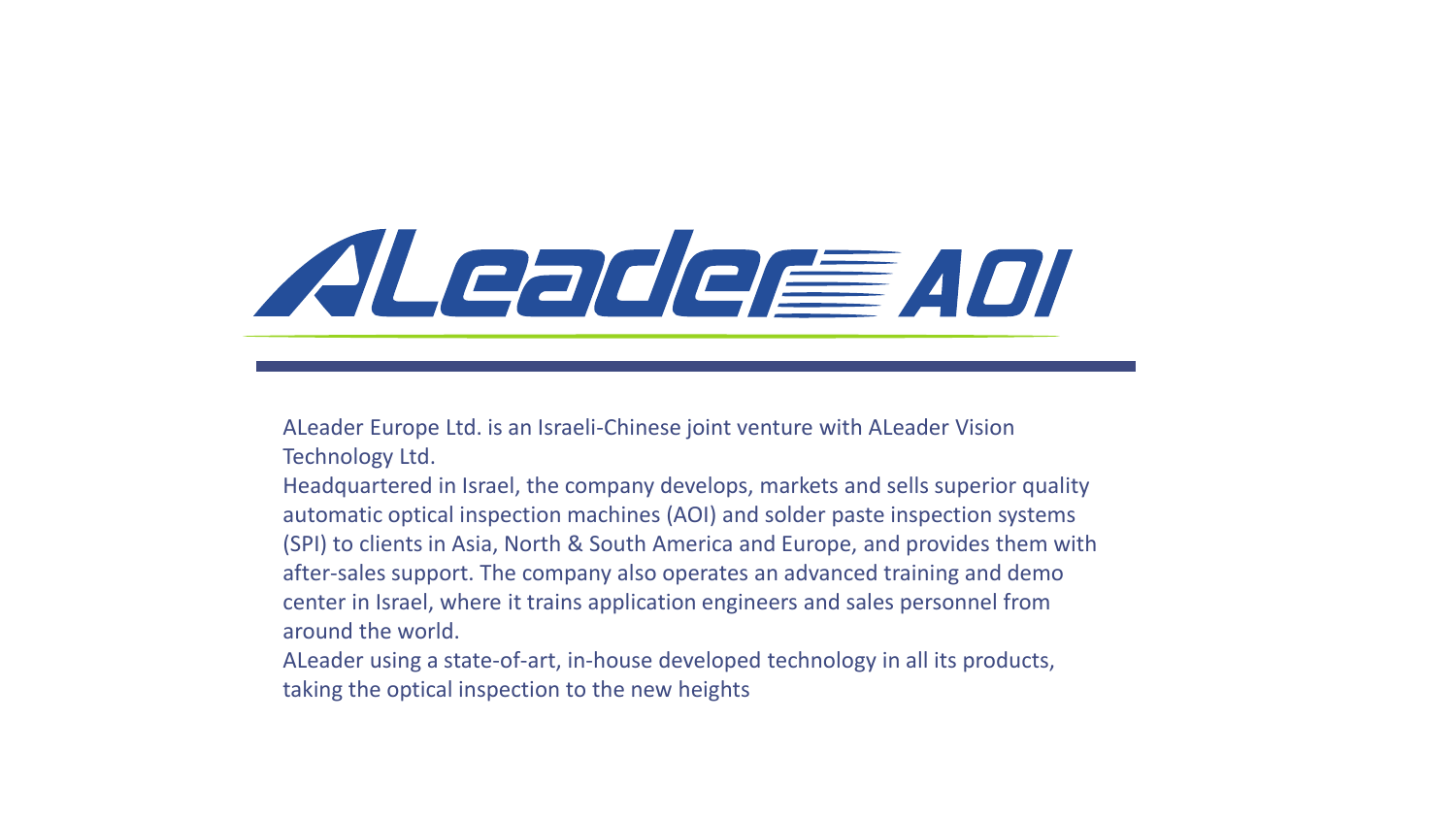### AOI – Automatic Optical Inspection

ALeader offers a wide range of **inline** and **offline** AOI machines for various applications and inspection strategies.

All machines are designed for the full coverage fast inspection, easy programming.

- *Inline: ALD8720S, ALD7720S, ALD5820S, ASR600I*
- *Offline: ALD7220, ALD7120*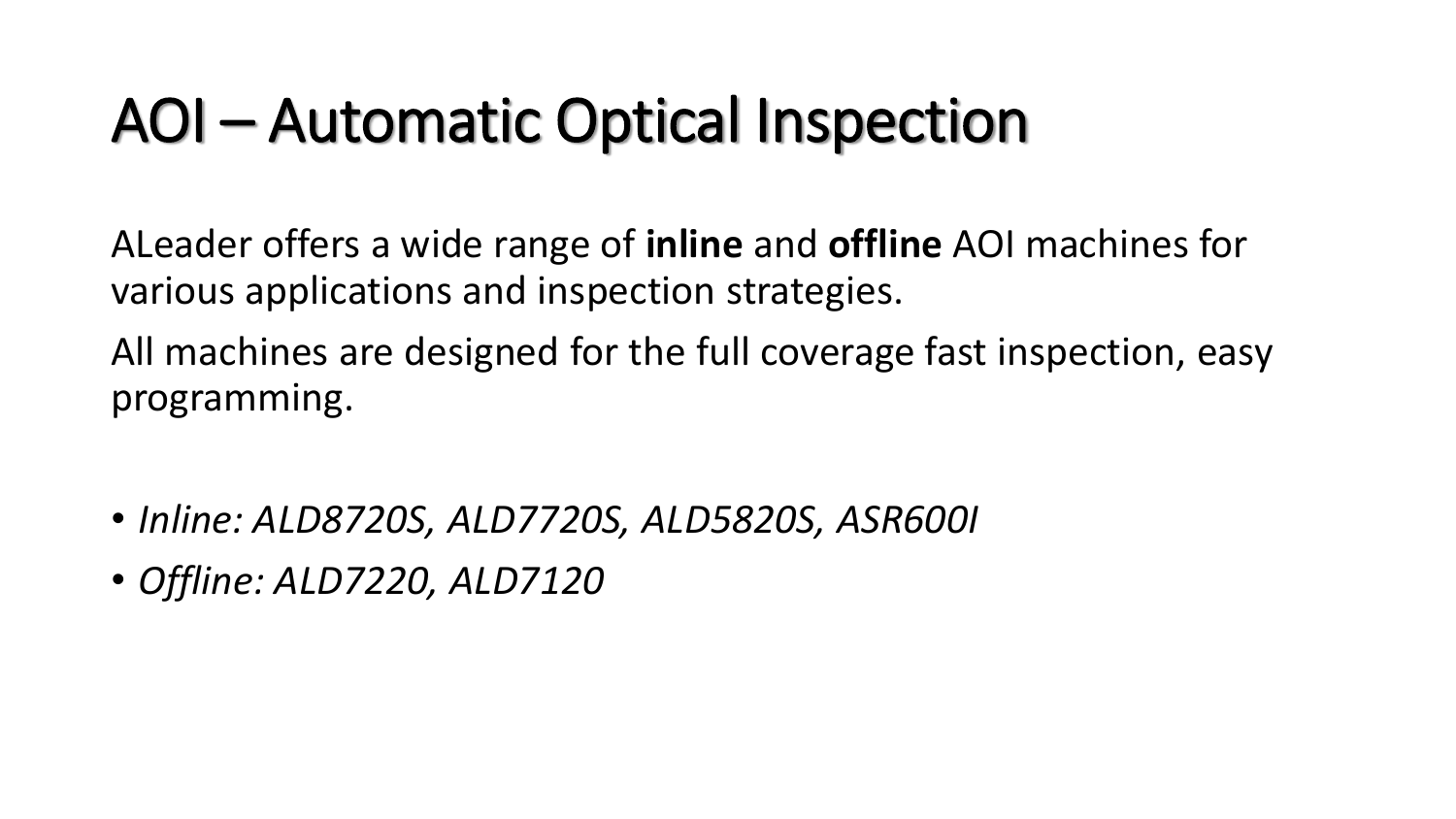- **Full 3D ALD8720S Inline AOI** system takes the optical inspection technology to a whole new level.
- The ALD8720S delivers high-range, precise, shadow-free 3D height measurement of solder joints and components, ultra-fast inspection, 100% board coverage, highest detectability, very low false call rate, auto-programming, debug-free powerful OCR, IPC based defect judgement criteria and many other features.
- The standard configuration includes reading barcodes with camera, SPC and verification software installed on-system, support for central server and library, support for offline programming and rework stations.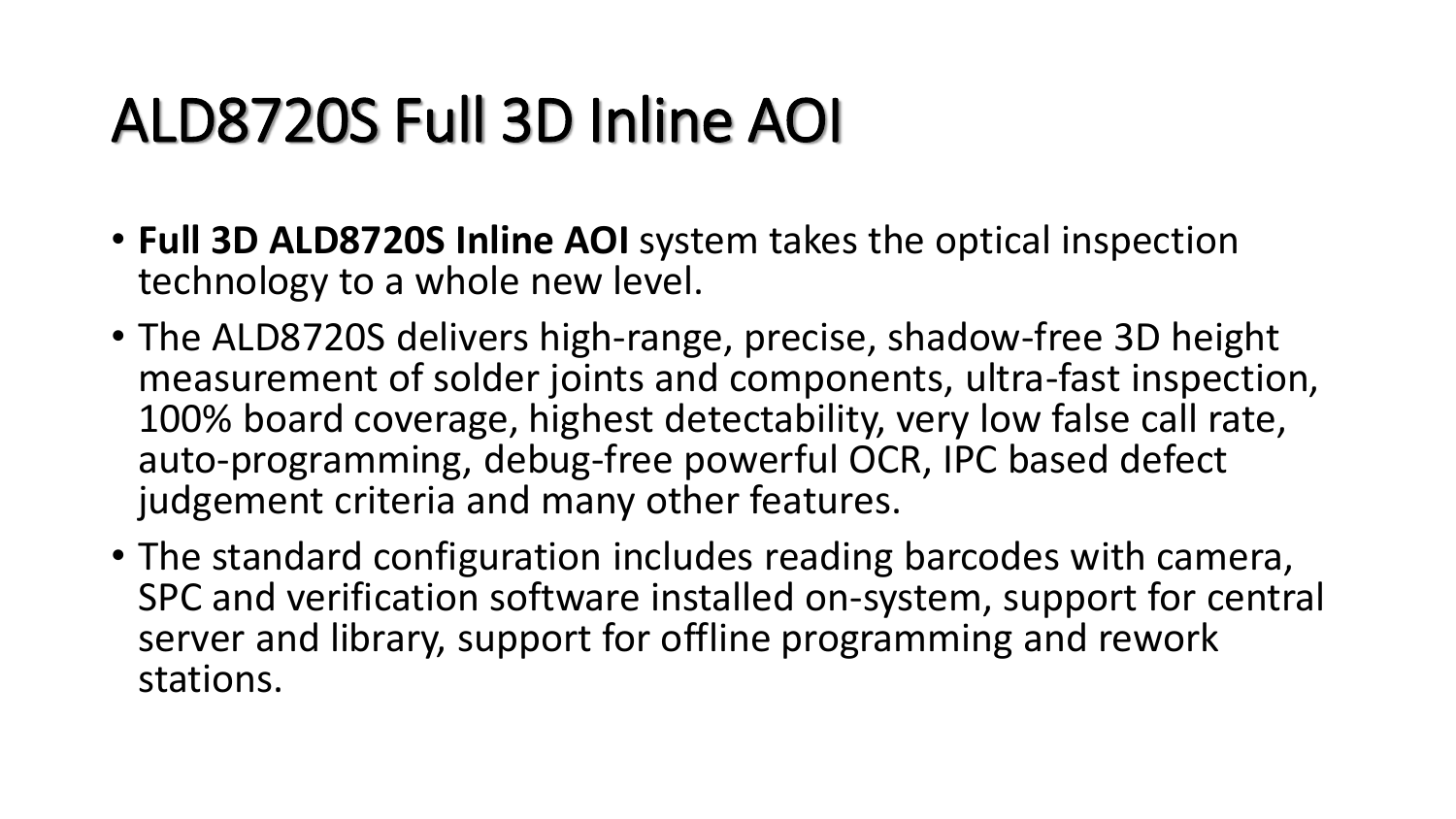- hohe Genauigkeit
- branchenführende Geschwindigkeit
- intuitive Bedienung
- transparente Programmierung
- intelligente Algorithmen
- leistungsstarke Erkennung von Bauteilmarkierungen



Hochauflösende, präzise, schattenfreie 3D-Höhenmessung von Lötstellen und Bauteilen mit gleichzeitigen hochauflösenden, hochwertigen 2D-Abbildungen. 100 % Leiterplattenabdeckung, einschließlich der kleinsten Teile.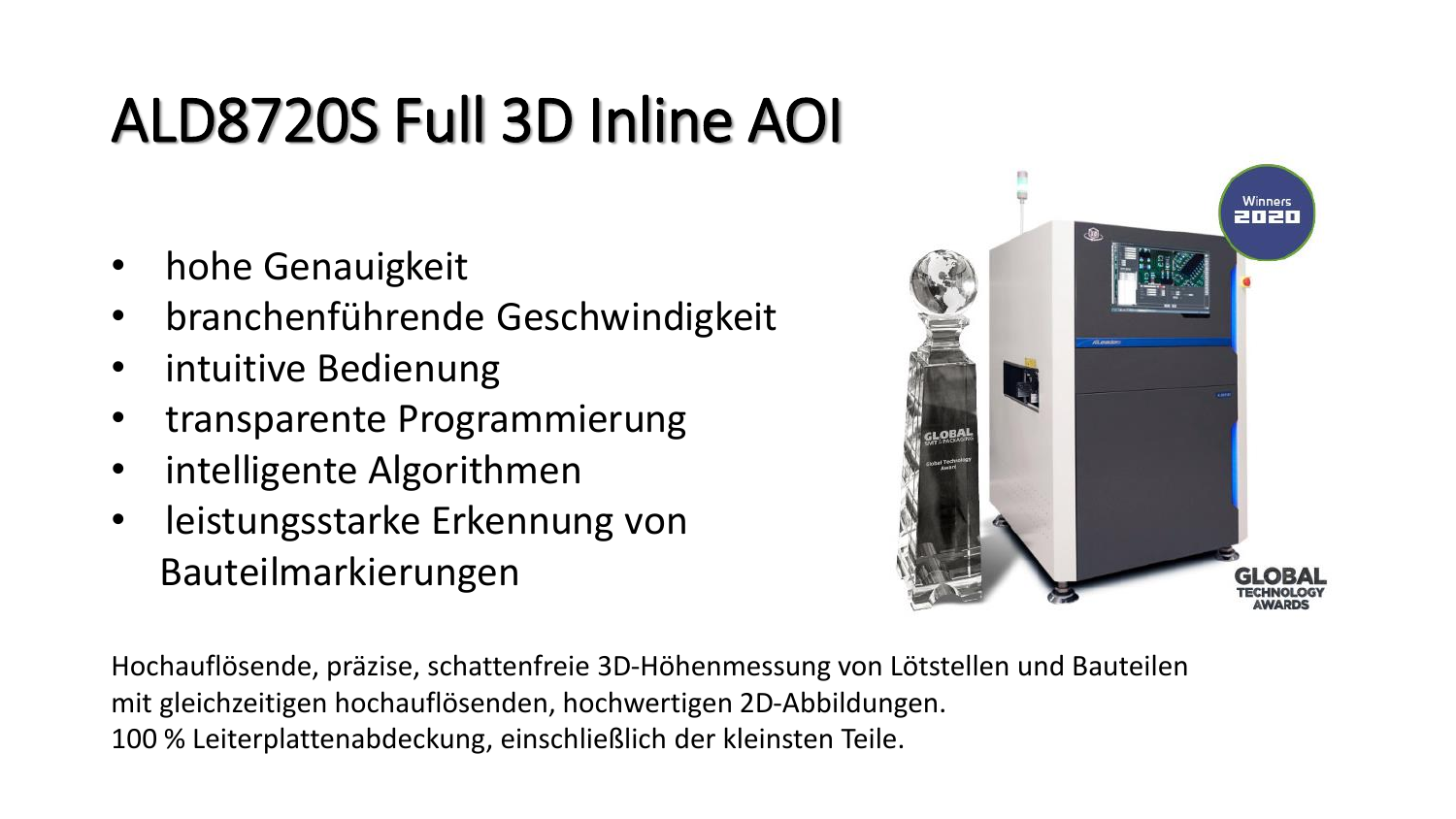**Einzigartiges, von ALeader entwickeltes optisches System liefert eine genaue, zuverlässige 3D-Messung ohne Beeinträchtigung der 2D-Bildqualität.** 

- strukturiertes Licht in 4 Richtungen (Eigenentwicklung, fortschrittliches digitales Projektionssystem mit Phasenverschiebung)
- multidirektionales (360° horizontal, 0-90° vertikal) LED-Beleuchtungssystem
- telezentrische Hochgeschwindigkeitskamera
- sehr gute Erkennung von Bauteilmarkierungen



Pads durch PCB Gerber definiert



Messung der Lötkantenhöhe

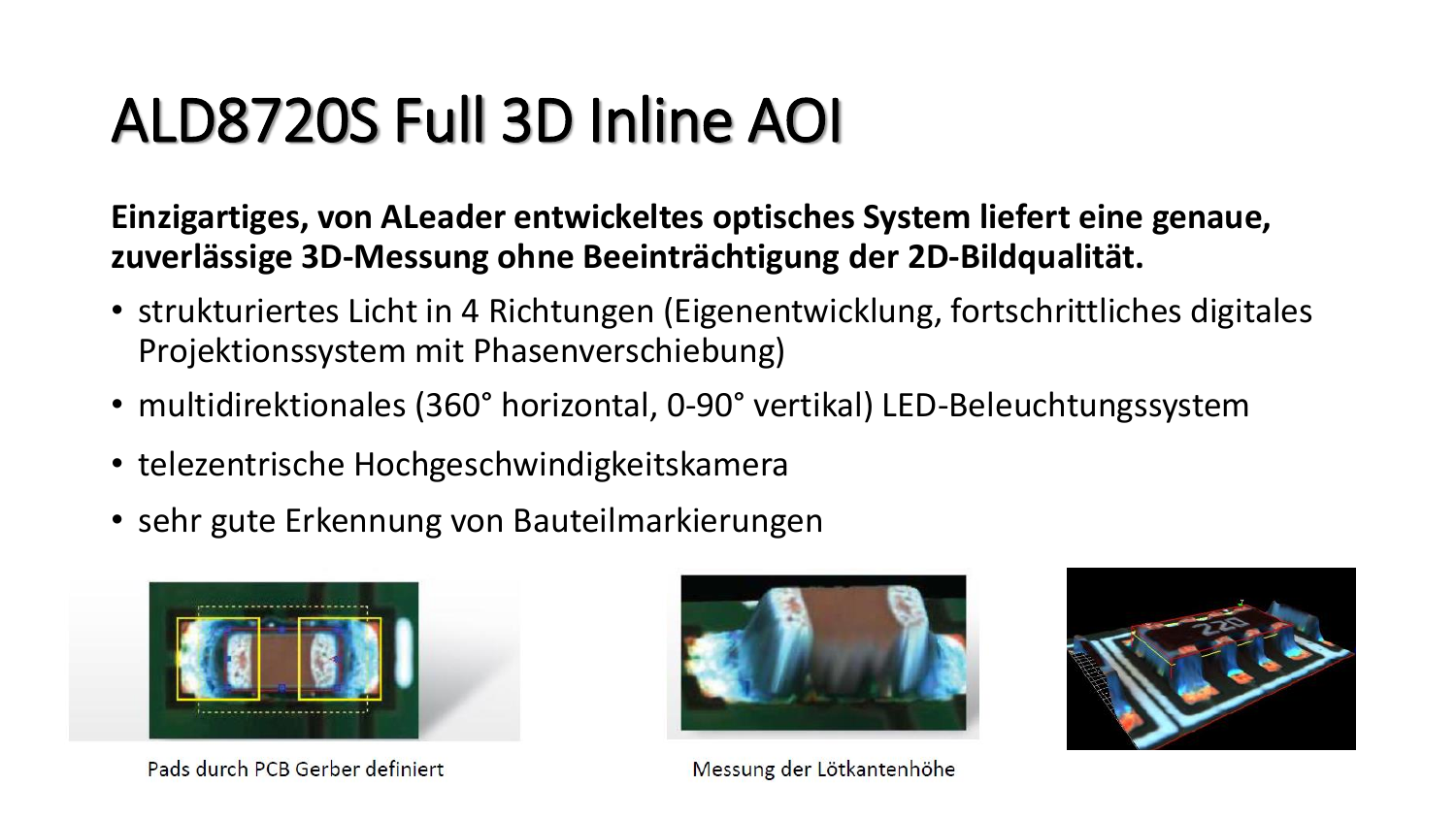- **Unempfindlichkeit gegenüber Bauteil- und PCB-Farbe**
- **Einfache Programmierung**
	- ➢Visualisierte und transparente Definitionen
	- ➢KI basierte automatische Programmierung
	- ➢Einfache/schnelle Definition von Non-Standard Bauteilen
	- ➢One-Klick Lösung für Definition von OCV/OCR und Gehäusefarben
	- ➢Effektives Debugging-Verfahren 400



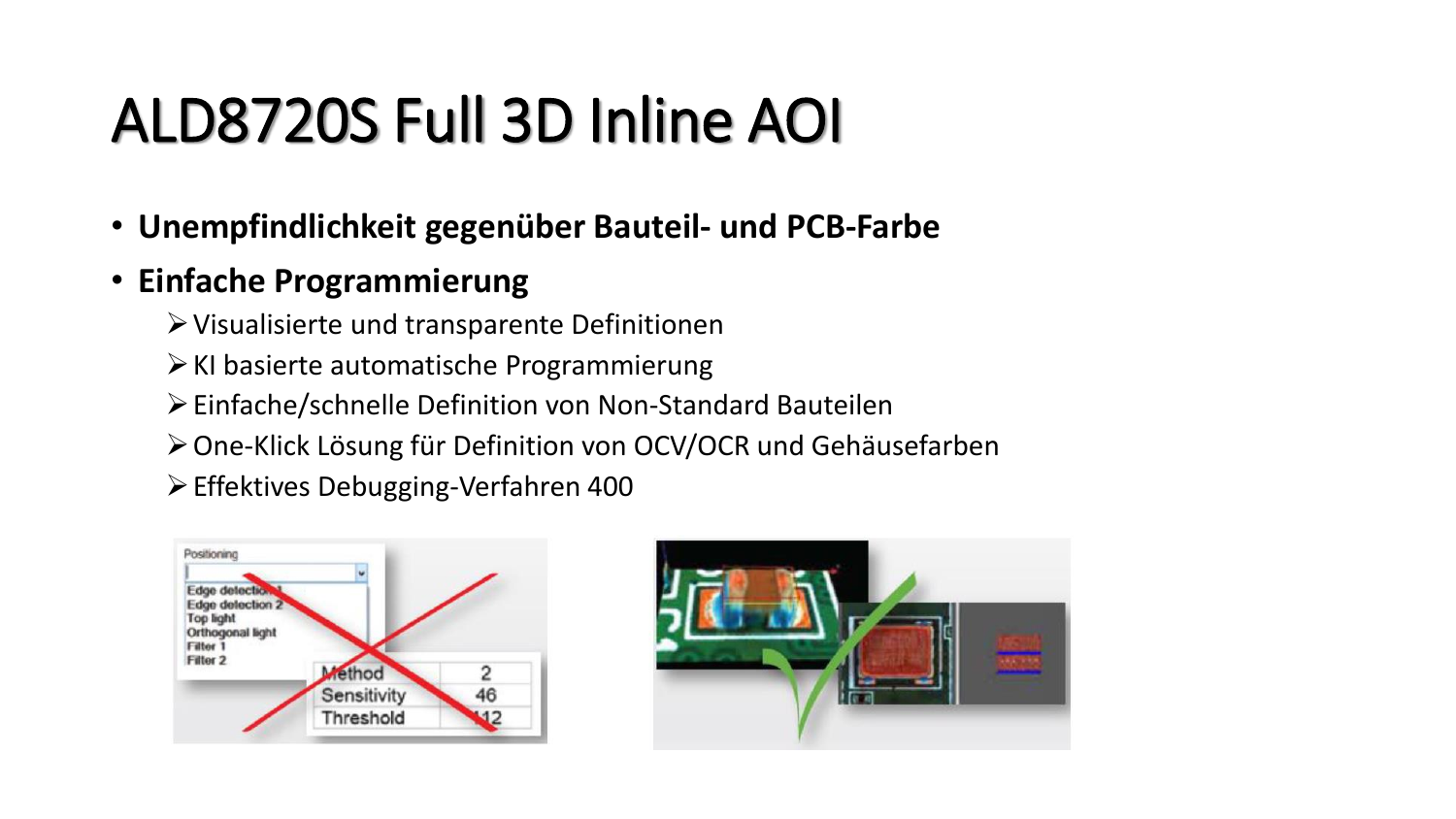#### • **Inspektionsergebniskontrolle**

- ➢Einfaches Auffinden der Bauteilposition auf der PCB
- ➢Klare Bauteiloberseite und interaktives 3D-Bild für eine zuverlässige Kontrolle
- ➢Überprüfung der Inspektionshistorie

#### • **Prozesskontrolle**

- ➢Echtzeit-SPC-Diagramme
- ➢Überprüfung und Analyse der Historie
- ➢Cp, Cpk, GR&R
- ➢Rückverfolgbarkeit
- ➢Berichte

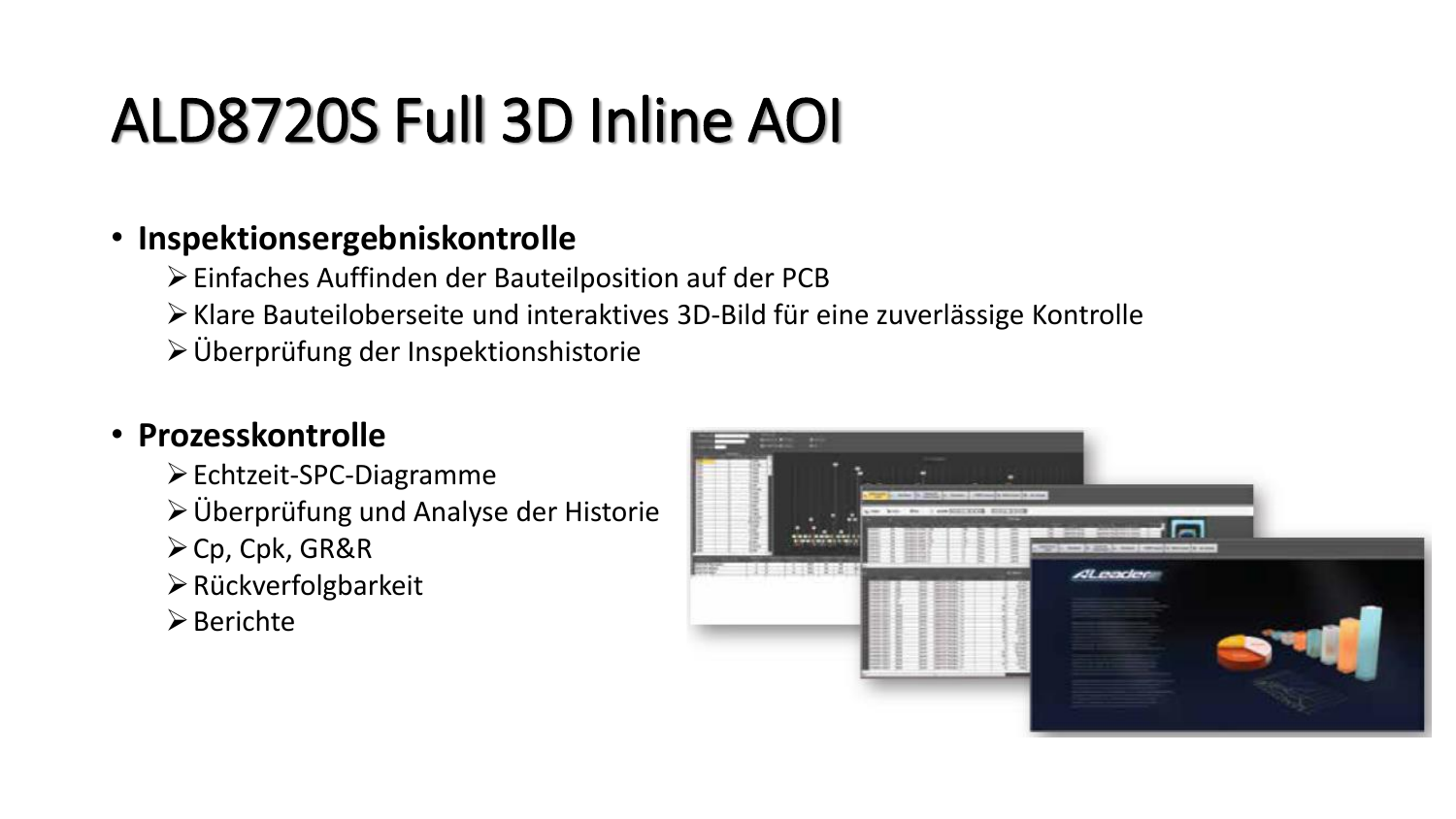| Funktionelle Spezifikationen |                                                                                                            |
|------------------------------|------------------------------------------------------------------------------------------------------------|
| Inspektionsmethode           | Phasenmessung Profilometrie                                                                                |
| Kamera                       | 12 Megapixel intelligente Hochgeschwindigkeitskamera mit telezentrischem Objektiv                          |
| Beleuchtungssystem           | digitale Projektion strukturierten Lichts in 4 Richtungen, obenliegendes und 360° steiles Farb-LED-Licht   |
| Programmerstellung           | CAD- und Gerber-Dateiimport, zentrale Bibliothek, Teilenummerverknüpfungen,<br>automatische                |
|                              | Programmierung, zentrale Bibliothek                                                                        |
| Betriebssystem               | Windows 10 Professional (64 bit)                                                                           |
| Spezifikationen für          |                                                                                                            |
| Leiterplatteninspektion      |                                                                                                            |
| PCB-Typ                      | Alle Farben und alle Pad-Ausführungen                                                                      |
| PCB-Größe                    | min. 50 mm x 50 mm, max. 510 mm x 500 mm (ALD8720S) 620 mm x 550 mm (ALD8730S) 1.500 mm x                  |
|                              | 450 mm (ALD8750S) 620 mm x 300 mm Doppellinie (ALD8730D)                                                   |
| <b>PCB-Dickenbereich</b>     | 0,2mm bis 7mm                                                                                              |
| <b>PCB-Gewicht</b>           | bis zu 3 kg                                                                                                |
| maximaler PCB-Verzug         | $+/- 5$ mm                                                                                                 |
| Klemmsystem Kantenabstand    | oben 2,5 mm, unten 3,0 mm                                                                                  |
| Abstand unten/oben           | 85mm / 40 mm                                                                                               |
| Mindestgröße Bauteil         | 03015 (metrisch), 0,3 mm Pitch-Abstand                                                                     |
| Inspektionsleistung          |                                                                                                            |
| Auflösung                    | 2D - 14µ, Höhe - 0,7µ                                                                                      |
| Höhenmessbereich             | bis zu 20 mm                                                                                               |
| Geschwindigkeit              | weniger als 600 ms/FOV                                                                                     |
| FOV-Größe                    | 42 mm x 56 mm                                                                                              |
| Inspektionsabdeckung         | fehlend, Falschausrichtung, Billboard, kopfstehend, Tombstone, beschädigt, falsches Bauteil, Lifted Leads, |
|                              | offen, Löt-Mangel/Überschuss, Kurzschlüsse, Polarität, Lotkugeln, Fremdobjekt etc.                         |
| <b>Farbe des Bauteils</b>    | Farbe und Transparenz des Bauteils beeinträchtigen nicht die Systemleistung, können aber zur Überprüfung   |
|                              | falscher Bauteile verwendet werden                                                                         |
| OCV/OCR                      | Standard bei jeder Maschine                                                                                |
| IPC-Kompatibilität           | Offset (Pads definiert durch Gerber oder Scans unbestückter Leiterplatten), Lötkante - Höhenmessung        |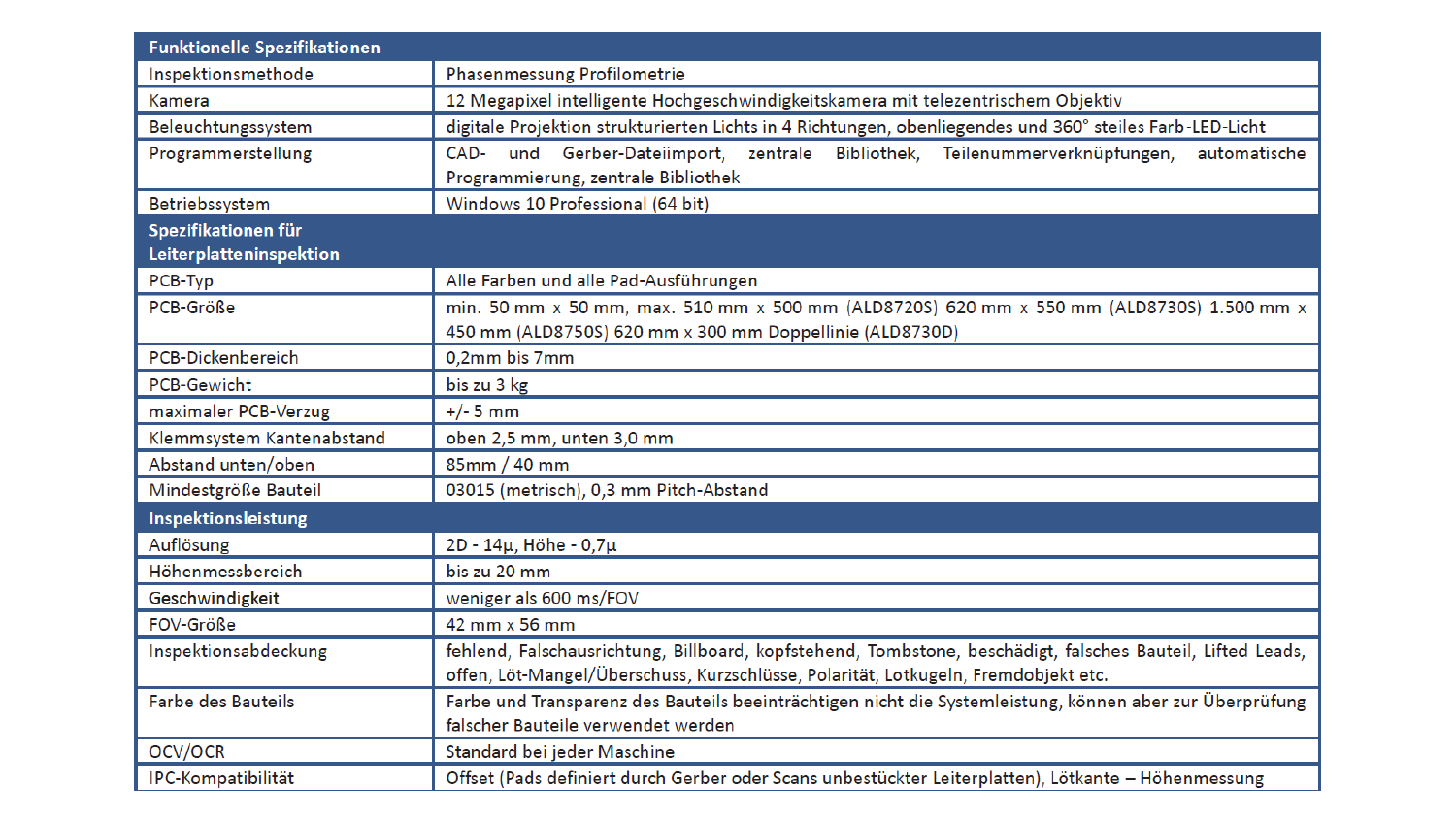| <b>Funktionen und Optionen</b> |                                                                                                                                                                               |
|--------------------------------|-------------------------------------------------------------------------------------------------------------------------------------------------------------------------------|
| <b>Besondere Funktionen</b>    | unterstützt die Modi automatischer Programmwechsel, Multi-Boards (einschließlich schlechter Markierung)<br>und Multi-Programm-Inspektion                                      |
| Barcode-System                 | automatisches Lesen des Barcodes mit Kamera - 1D und 2D; externer Leser scannt rückseitigen Barcode<br>(optional)                                                             |
| Serverbetrieb                  | zentraler Server, Datenverarbeitung mehrerer Maschinen                                                                                                                        |
| Fernsteuerung                  | Fernsteuerung über TCPIP zur Überprüfung, Systembedienung und Programmeinstellung                                                                                             |
| Zusätzliche Optionen           | SPC, Reparaturstation, Offline-Programmierstation, Support-Anwendungen für externen Barcode-Scanner,<br>Halterstifte - Site Dashboard, First Article Inspection, Package Link |
| <b>Hardware</b>                |                                                                                                                                                                               |
| Förderer                       | Flachförderer, automatische Klemme (pneumatisch), automatisches Be- und Entladen, automatische<br>Breiteneinstellung                                                          |
| Förderrichtung/-zeit           | links nach rechts oder rechts nach links, Ein-/Ausschaltzeit 4 Sek.                                                                                                           |
| X/Y-Antrieb                    | Spindel- und AC-Servoantrieb. PCB fest, Kamera bewegt X/Y                                                                                                                     |
| Display                        | 23,6 Zoll Touchscreen                                                                                                                                                         |
| Stromversorgung                | AC230V 50/60Hz, <1,5 kVA                                                                                                                                                      |
| <b>Druckluft</b>               | 0,4-0,8 MPa                                                                                                                                                                   |
| Gerätekommunikation            | <b>SMEMA</b>                                                                                                                                                                  |
| Betriebsbedingungen            | 10~35°C, 35 $\sim$ 80 % relative Luftfeuchte (keine Betauung)                                                                                                                 |
| <b>Abmessungen und Gewicht</b> |                                                                                                                                                                               |
| Gewicht                        | 920 kg (ALD8720S), 1.150 kg (ALD8730S)                                                                                                                                        |
| Abmessungen                    | 1.085X1.275x1.570 mm ALD8720S, 1.200x1.665x1.570 mm ALD8730S, 2.200x1.580x1.570 mm ALD8750S,                                                                                  |
|                                | 1.200X1.665x1.570 mm ALD8720D (LxBxH ohne Berücksichtigung der Höhe der Signalsäule)                                                                                          |
| Fördererhöhe                   | 870-970 mm                                                                                                                                                                    |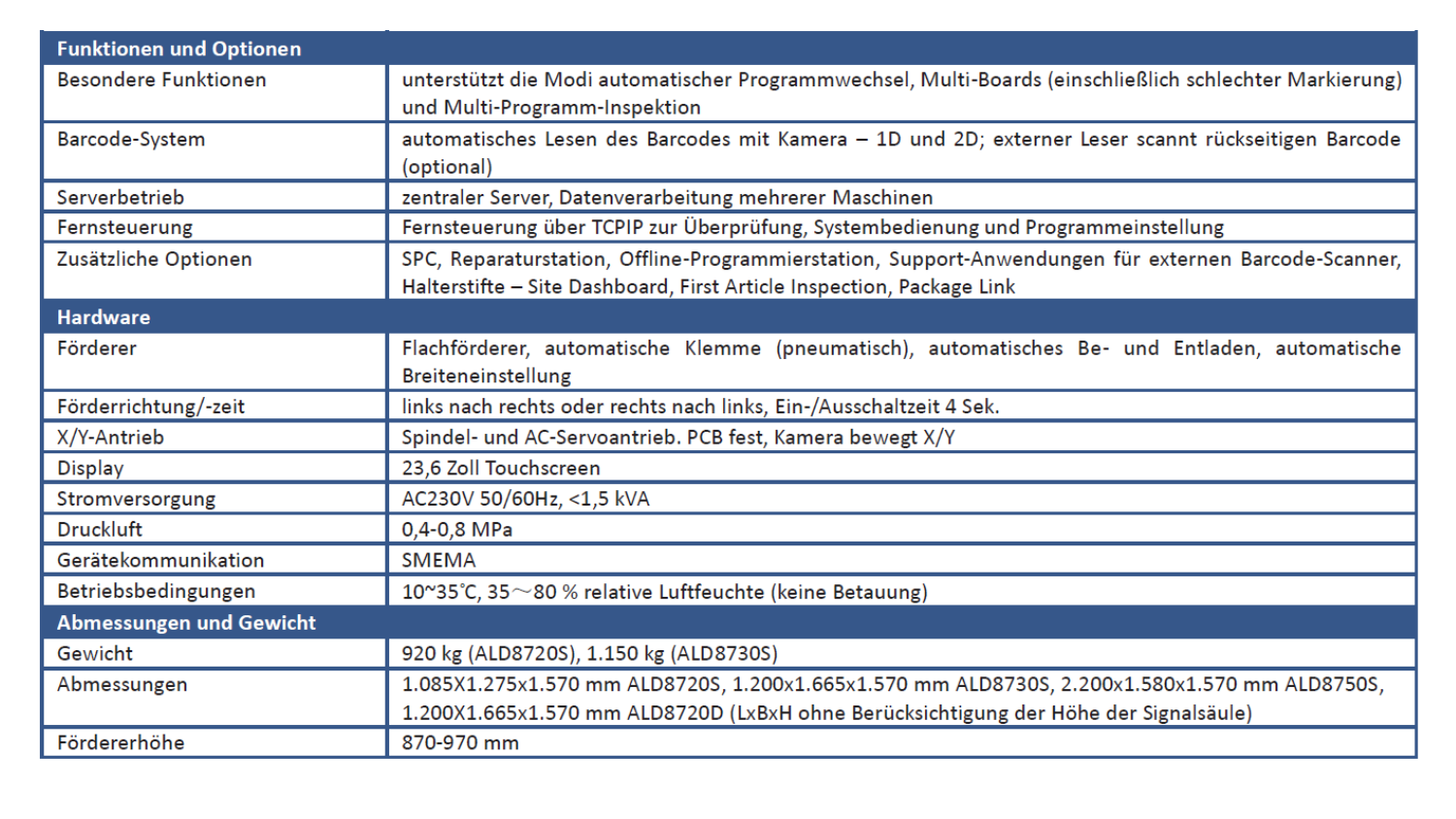

### SPI – Solder Paste **Inspection**

ALeader offers SPI ALD6720S for simultaneous 2D and 3D inspection, which guarantees full inspection coverage with the most accurate measurement of height, area and volume of the paste deposits.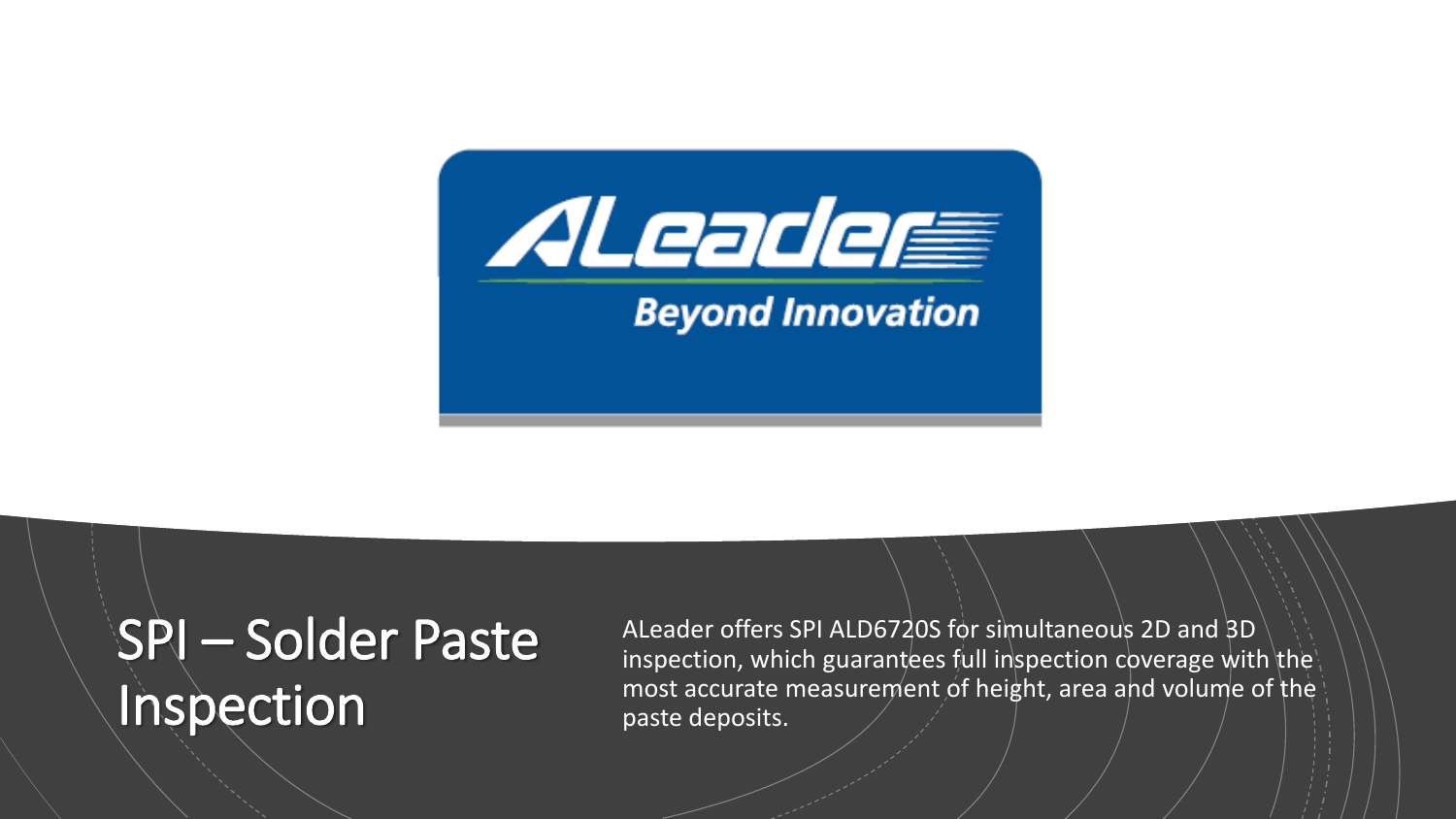- **Excellent** high resolution image, generated by the high-speed camera and the unique lighting system, clearly differentiate the pastes, pads, silkscreen and the board.
- **Innovative** automatic warpage compensation and measurement floor recognition method based on the color filter. Effective combination of the high-quality color 2D image and large 3D measurement range allows an easy identification of the pads as a zero level for the paste height measurement. The method eliminates influence of the PCB warpage. The process is completely automatic and no actions from user are required.
- **Precise** height measurement based on Phase Measurement Profilometry (PMP). Bi-directional phase shifting projection system ensures accurate and noise resistant measurement of the paste height and volume.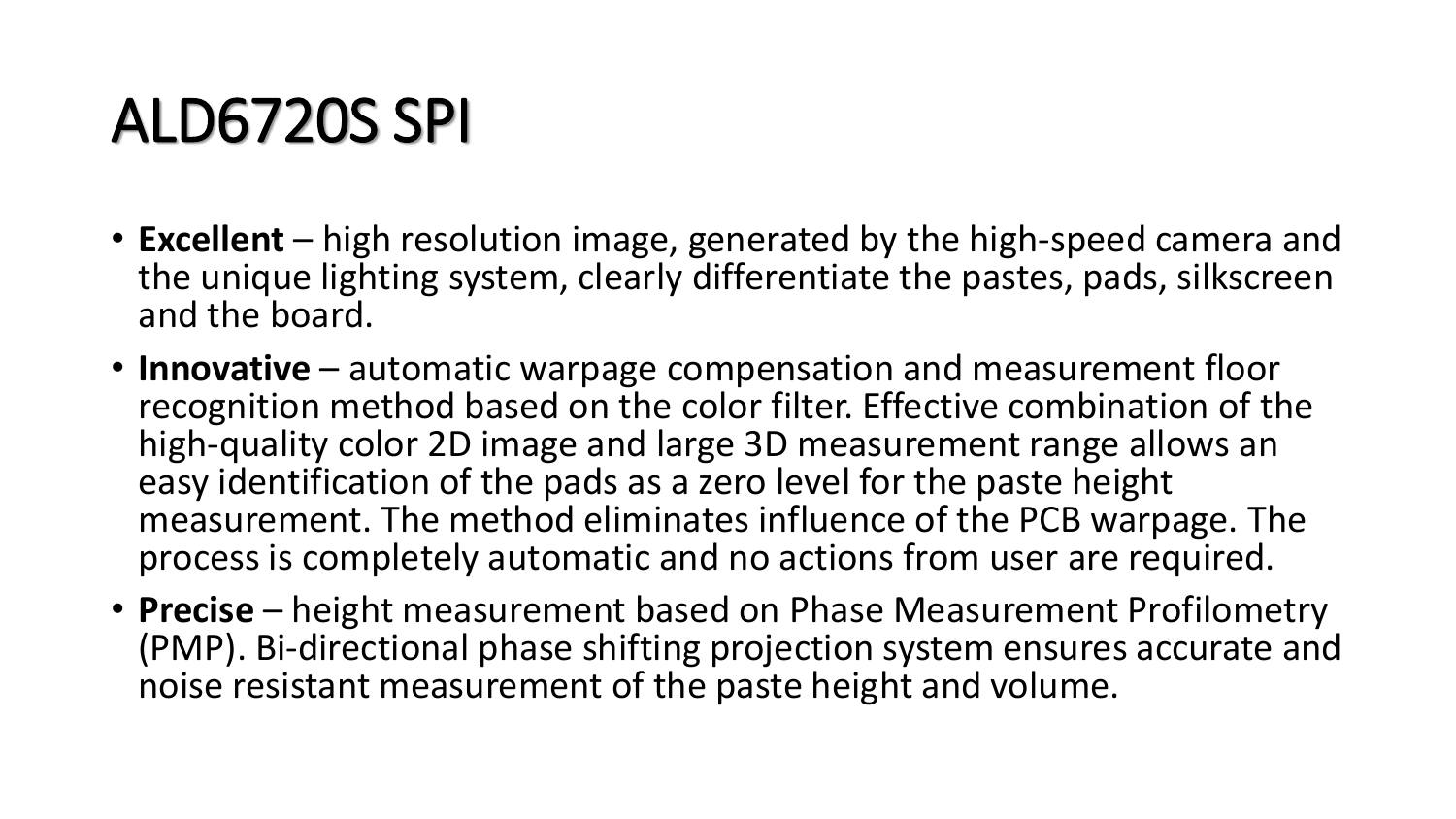- Precise measurement simultaneously in 2D and 3D
- Automatic real-time warpage compensation
- Programming time of less than 5 min
- Training time less than 1 hour
- Fast inspection
- Exceptionelly high MTBF

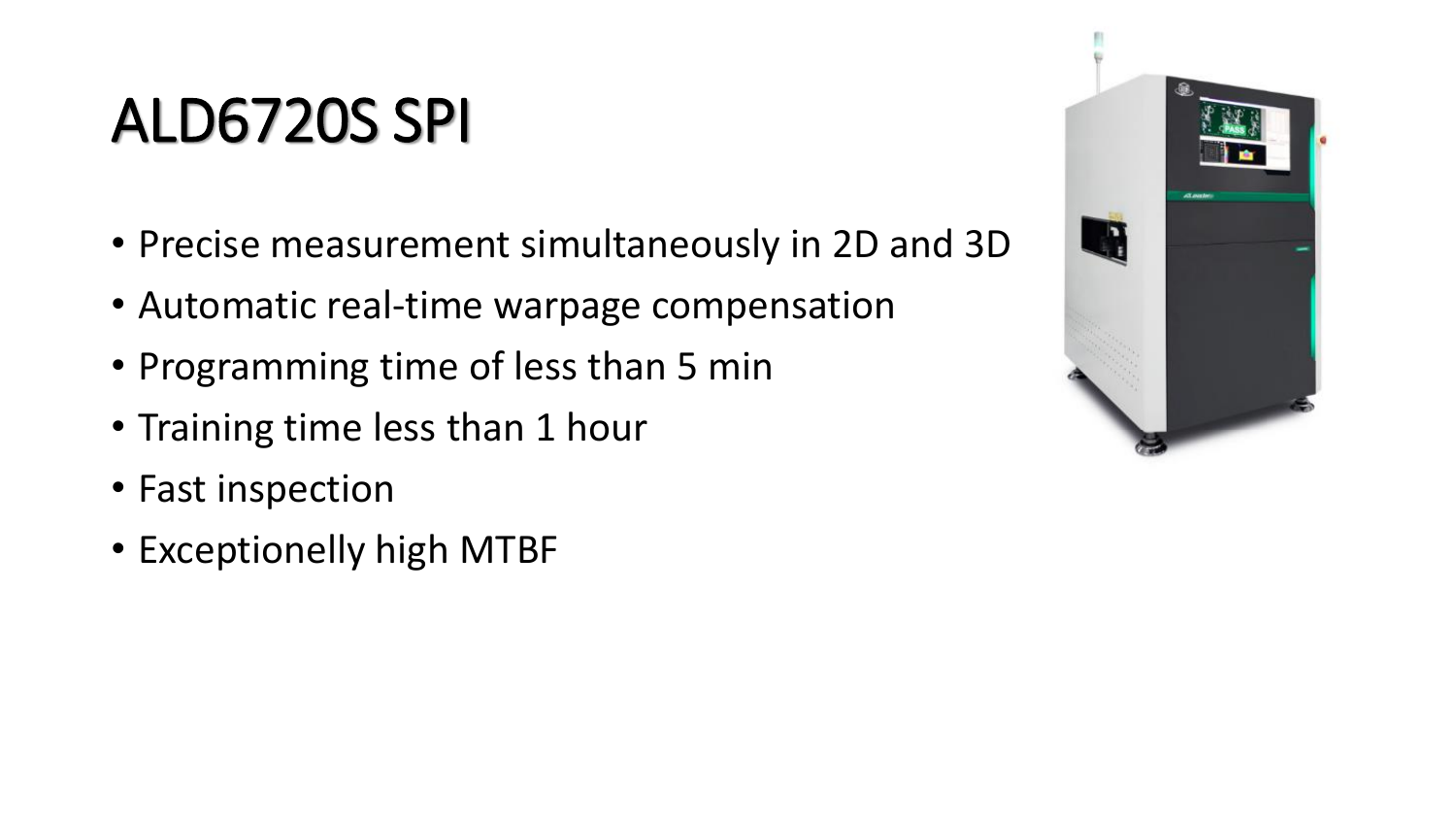• Unique optical system (developed in-house) delivers an accurate, reliable 3D measurement and top-quality high-resolution 2D image of the paste deposits height, area and volume

➢Bi-directional structed light

 $\triangleright$  Multi-directional LED illumination system (360° horizontal, 0 – 90° vertical)

• High speed camera



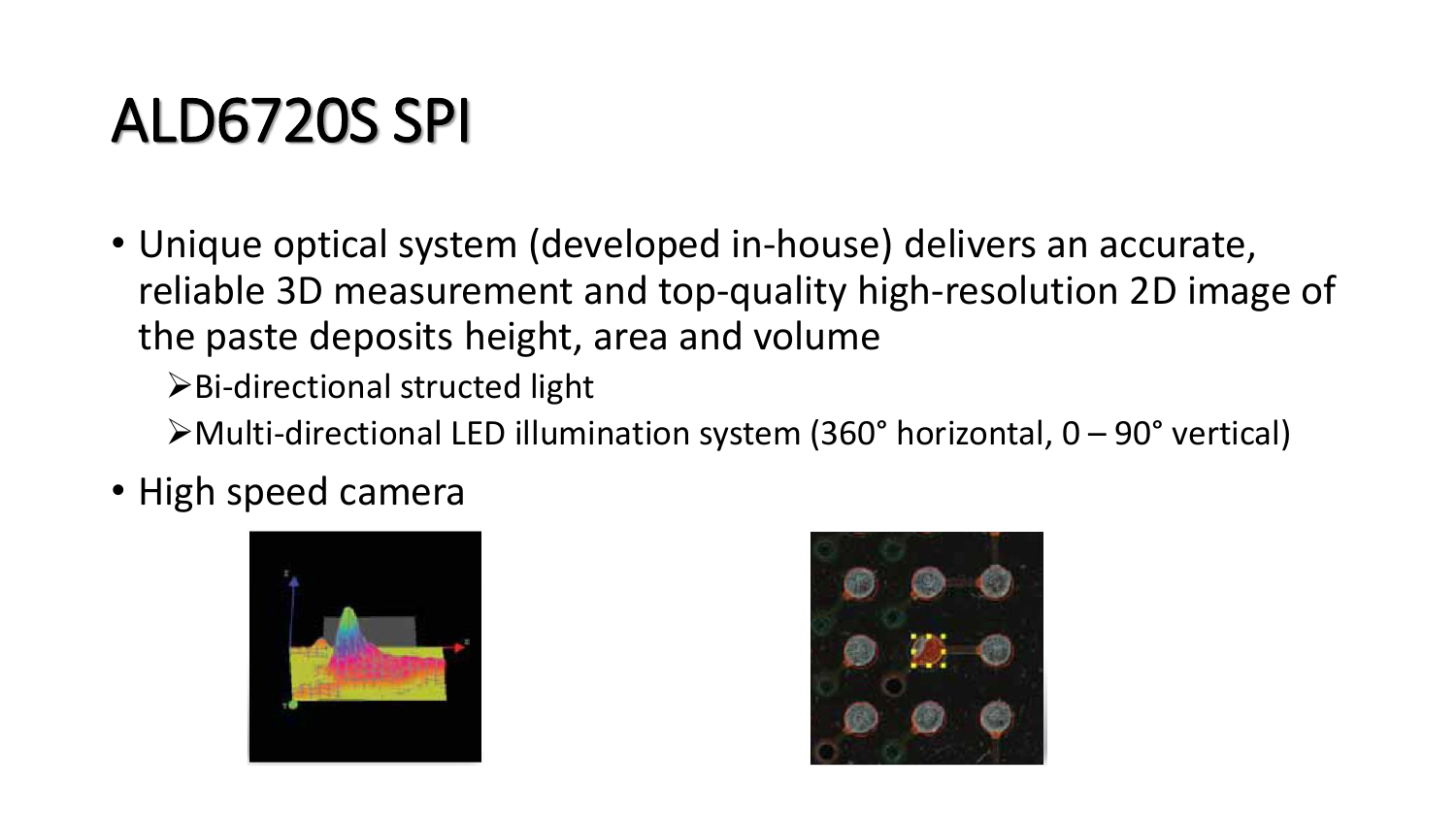• Innovative, real-time automatic warpage compensation and measurement floor recognition

➢System identifies pads as zero level for the paste height measurement

➢Process is completely automatic and user-independent



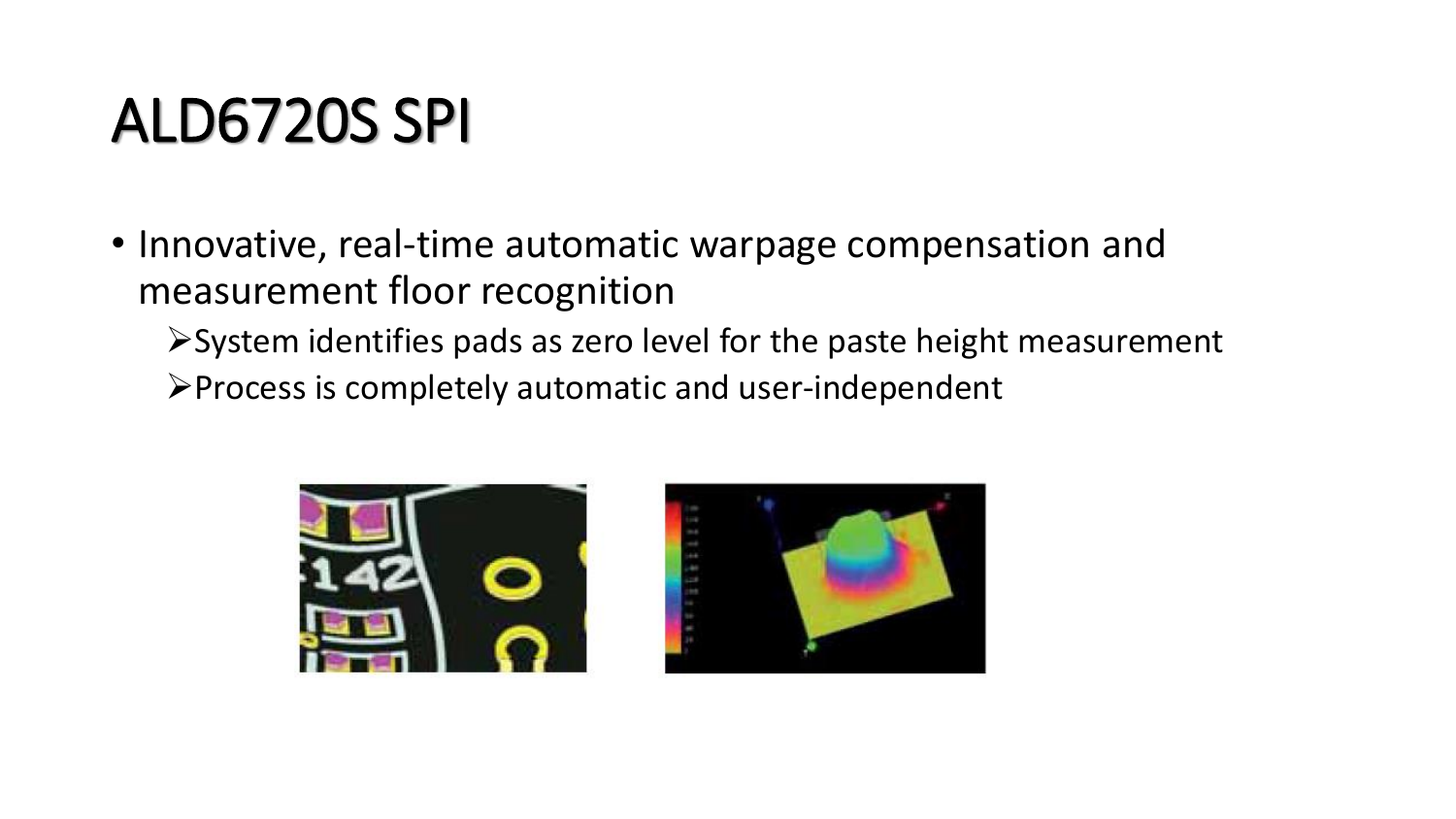- FOV uniformity
	- ➢Over 90% brightness uniformity across the FOV
	- ➢High measurement accuracy is consistent throughout all parts of the PCB



- Insensitivity to PCB color
	- ➢Same level of performance on PCBs of any color

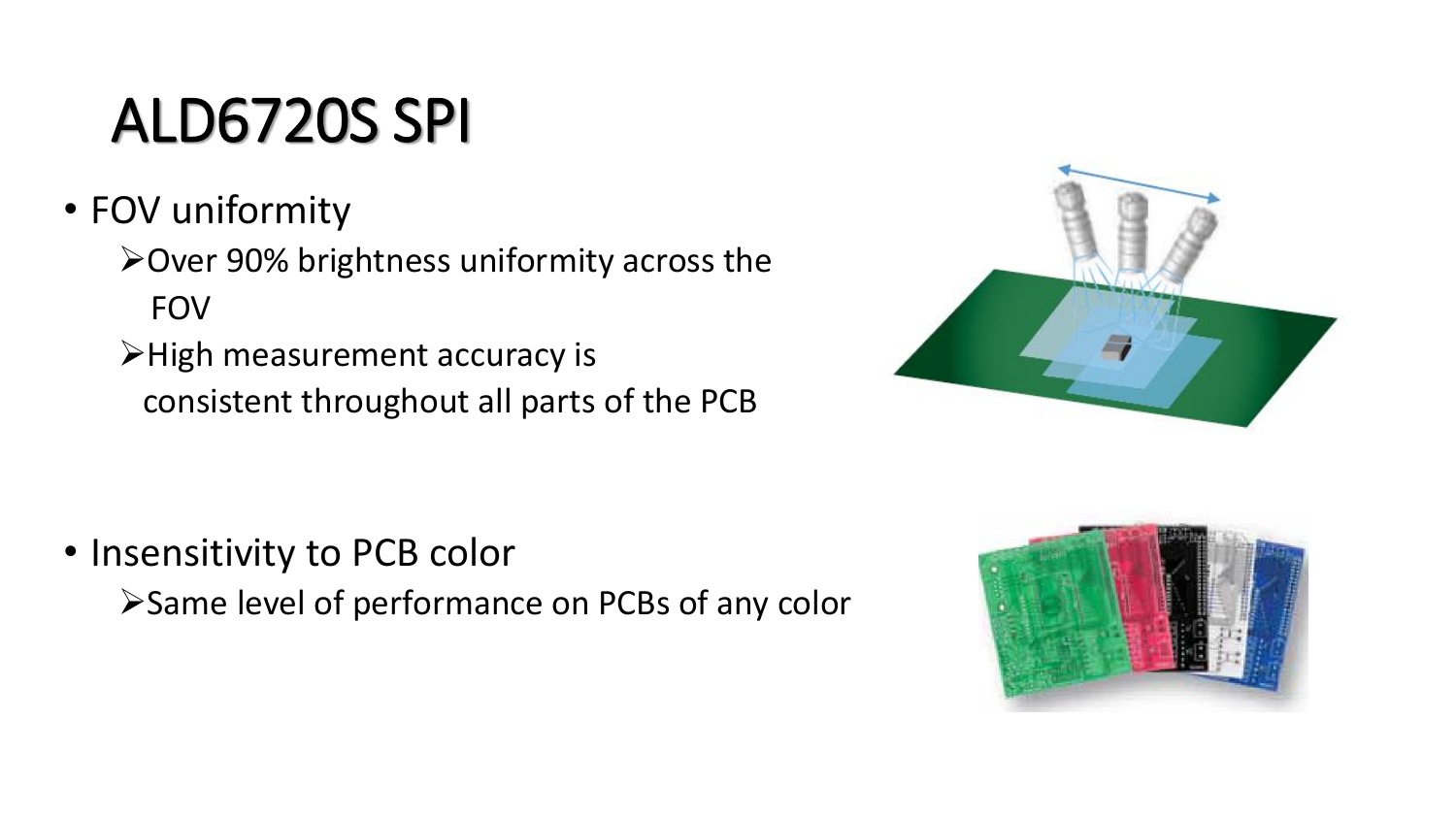- Easy and fast, wizard based programming
	- ➢Less than 5min to start production for a new product
	- ➢Friendly and intuitive user interface
	- $\triangleright$  To train new user takes less than 1 hour
	- ➢Auto programming
	- ➢Global quality settings based on paste size and stencil thickness are automatically adopted
- 3 levels of access (Administrator, Programmer, Operator)
- Real-time built-in SPC as a standard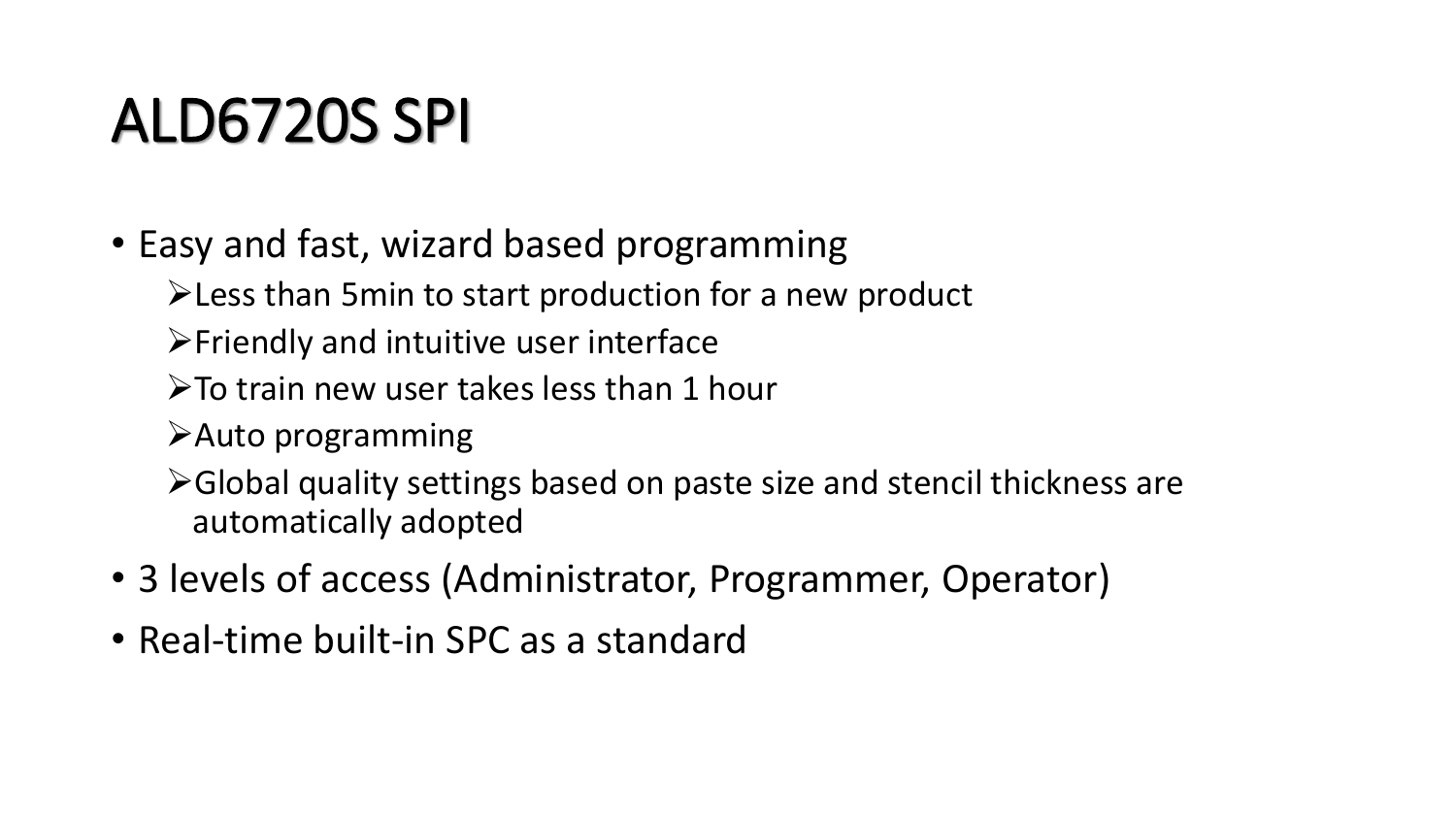| <b>Functional specification</b>       |                                                                                          |
|---------------------------------------|------------------------------------------------------------------------------------------|
| Inspection method                     | <b>Phase Measurement Profilometry</b>                                                    |
| Camera                                | 4M pixel high-speed camera                                                               |
| Lighting system                       | Top and 360° steep LED light; bi-directional structured light projection                 |
| Program creation                      | Import Gerber (274X, 274D) file, auto programming (w/out Gerber)                         |
| Inspection coverage                   | Volume, area, height, offset, insufficient, excessive, bridge, joint, contamination, etc |
| Operation system                      | Windows 10 Professional 64 bit                                                           |
| <b>Inspection board specification</b> |                                                                                          |
| PCB type                              | All colors and all pad finishes                                                          |
| PCB size range                        | Min 50mm x 50mm, Max 510mm x 500mm (ALD6720S) 620mm x 550mm (ALD6730S)                   |
|                                       | 1500mm x 450mm (ALD6750S) 620mm x 300mm double line (ALD6730D)                           |
| PCB thickness range                   | 0.3mm to 5mm                                                                             |
| Clamping system edge clearance        | Top 2.5mm, bottom 3mm                                                                    |
| PCB weight                            | up to 3 kg                                                                               |
| Underside/topside clearance           | 85mm/30mm                                                                                |
| Min paste size                        | $0.125$ mm x $0.125$ mm                                                                  |
| Max paste size                        | $10$ mm x $10$ mm                                                                        |
| Max measurement height                | $1000\mu$                                                                                |
| Min paste pitch                       | $100\mu$                                                                                 |